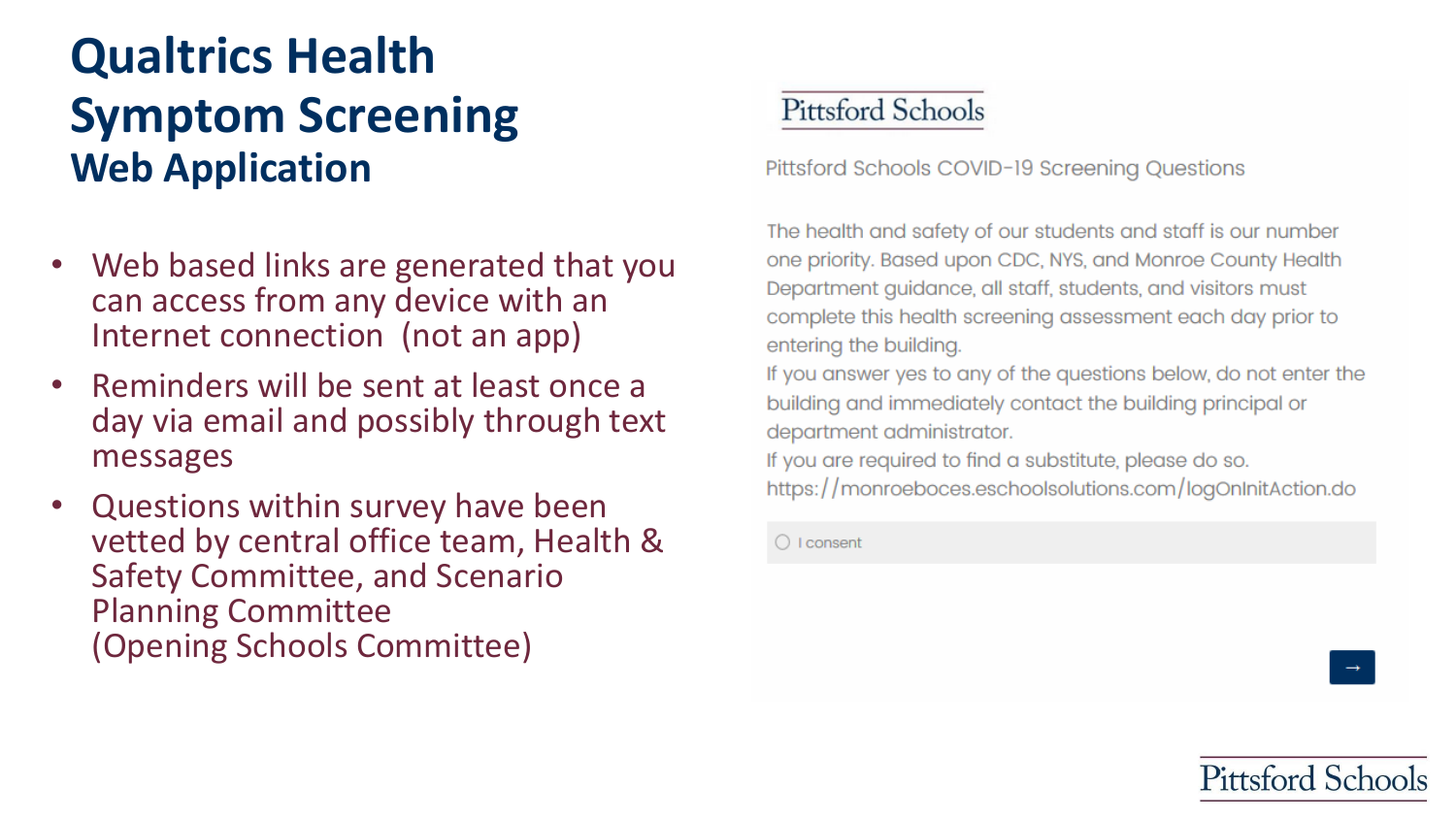- All parents (on behalf of students), staff, substitutes, contractors, BOCES employees, and visitors need to complete the digital copy of the screening tool
- QR codes or links will be made available to those who do not receive reminders or invitations to screen
- iPads will be made available with disinfecting wipes for visitors and those without technology in the main reception area of our buildings

#### **Pittsford Schools**

Pittsford Schools COVID-19 Screening Questions

I am completing this form as a:

 $\bigcirc$  Parent or guardian on behalf of a student

Staff member

 $\bigcirc$  Substitute employee

Contractor or BOCES employee

○ Visitor (Parent, Community Member, Vendor, etc.)

 $\rightarrow$ 

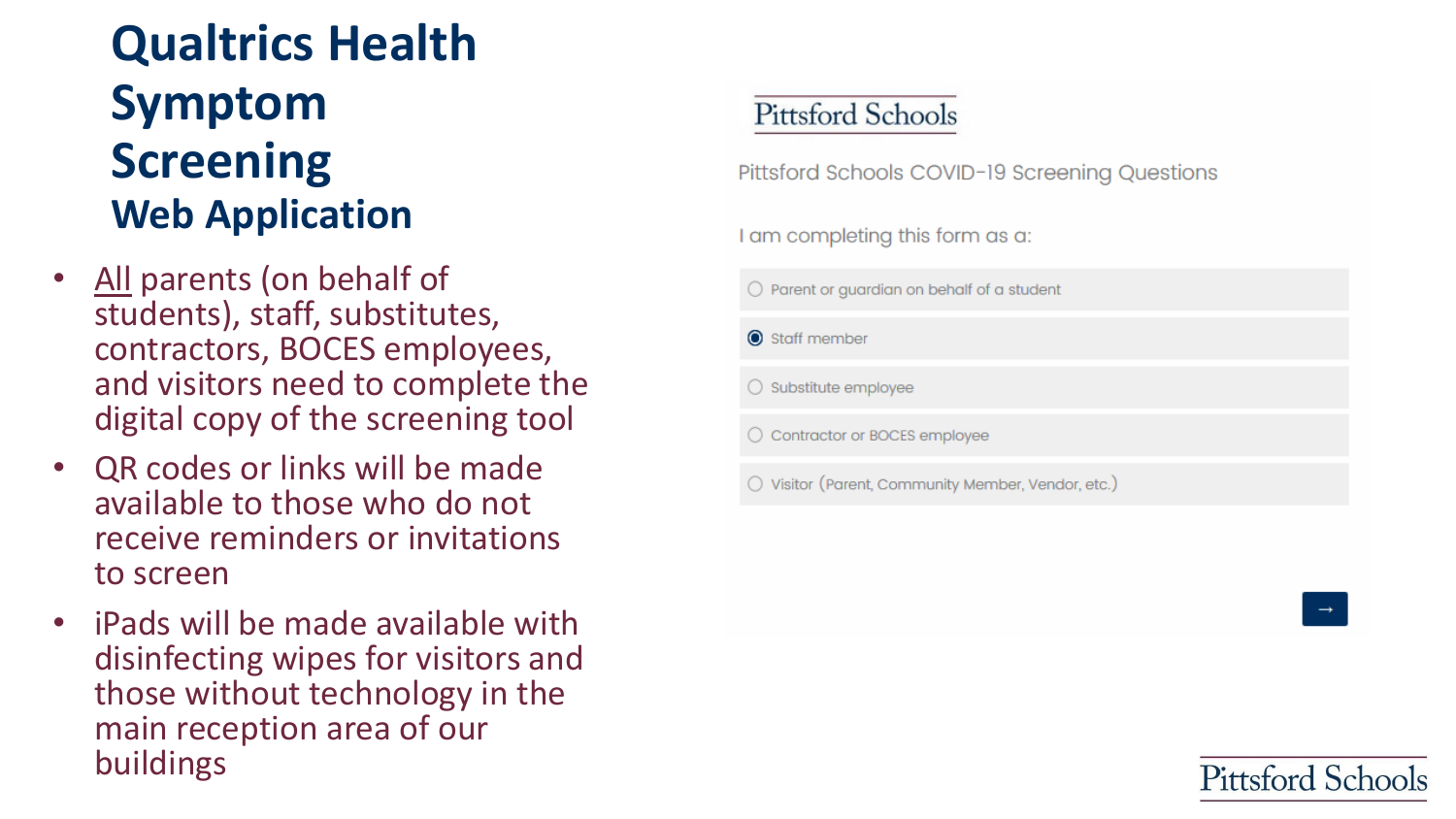- Screening should take place before you enter your first building of the day; you will only need to screen once a day even if you travel
- If you do not come on campus, you do not need to screen

#### **Pittsford Schools**

Pittsford Schools COVID-19 Screening Questions

Request to access which one of the following initial locations: (This form only needs to be completed once a day, even if you travel to another building)

| ○ Allen Creek Elementary School                                                                                                                                                                                                |
|--------------------------------------------------------------------------------------------------------------------------------------------------------------------------------------------------------------------------------|
| ◯ Jefferson Road Elementary School                                                                                                                                                                                             |
| ◯ Thornell Road Elementary School                                                                                                                                                                                              |
| ◯ Park Road Elementary School                                                                                                                                                                                                  |
| ◯ Mendon Center Elementary School                                                                                                                                                                                              |
| ◯ Barker Road East Administration Offices                                                                                                                                                                                      |
| ◯ Barker Road Middle School                                                                                                                                                                                                    |
| ◯ Calkins Road Middle School                                                                                                                                                                                                   |
| O Pittsford Sutherland High School                                                                                                                                                                                             |
| ◯ Pittsford Mendon High School                                                                                                                                                                                                 |
| O LOMB Annex                                                                                                                                                                                                                   |
| ○ Transportation                                                                                                                                                                                                               |
| Maintenance                                                                                                                                                                                                                    |
| Contact Contact Contact Contact Contact Contact Contact Contact Contact Contact Contact Contact Contact Contact Contact Contact Contact Contact Contact Contact Contact Contact Contact Contact Contact Contact Contact Contac |

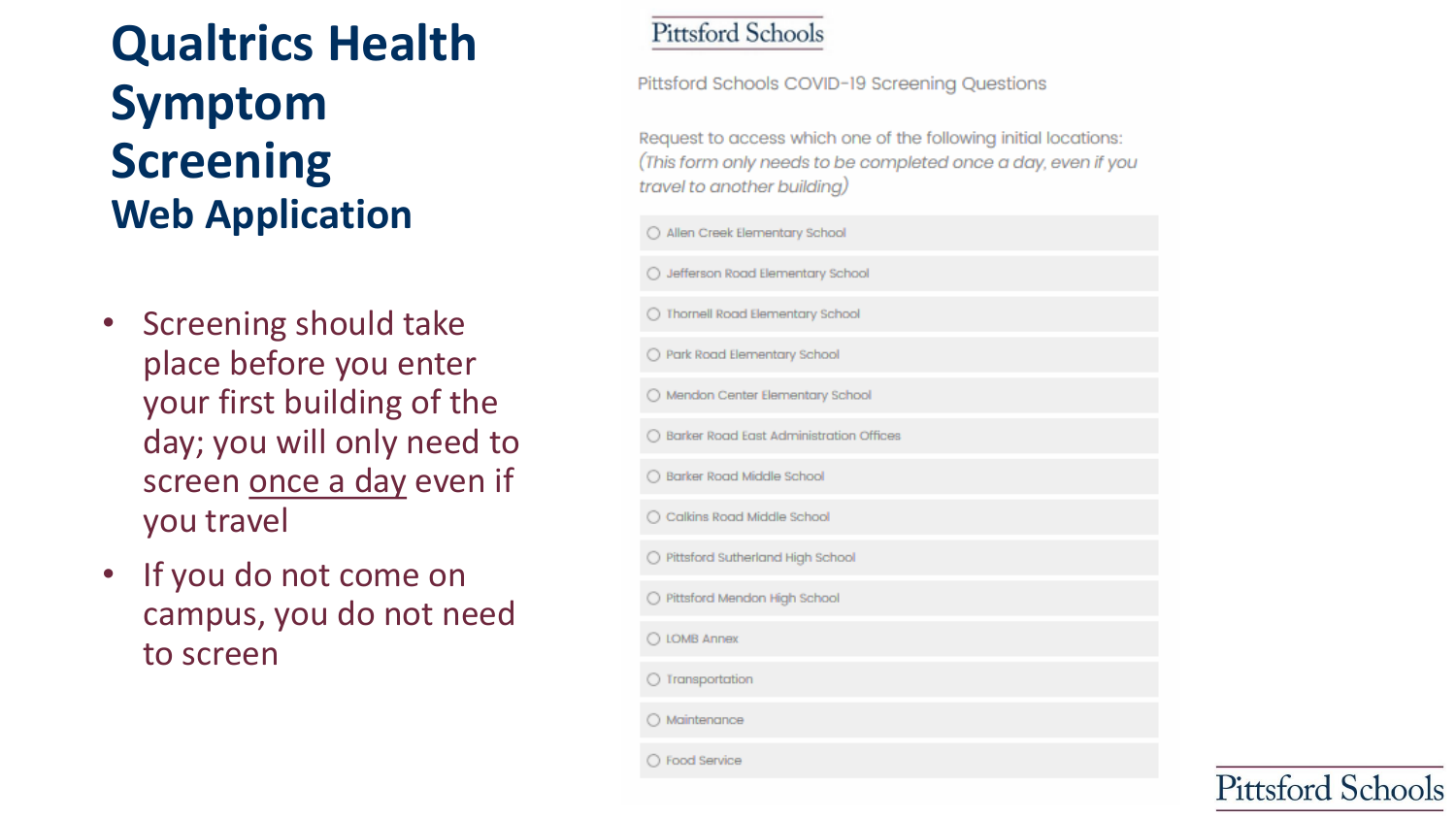- After questions are completed, you will see a message of either '**certified**' or '**not certified**'. Successfully certified staff (no responses triggering concern), will be able to enter the building. Not certified staff (one or more responses that trigger a concern) will not be able to enter a building.
- Alerts will be sent to building staff and central office HR staff via email in real-time.

As a staff member, please enter your legal first and last name:

#### Have you tested positive for COVID-19 in the past 14 days?

 $\bigcirc$  Yes

 $\bigcirc$  No

Have you knowingly been in close contact in the past 14 days with someone who has tested positive for COVID-19?

**Pittsford Schools** 

 $\bigcirc$  Yes

 $\bigcirc$  No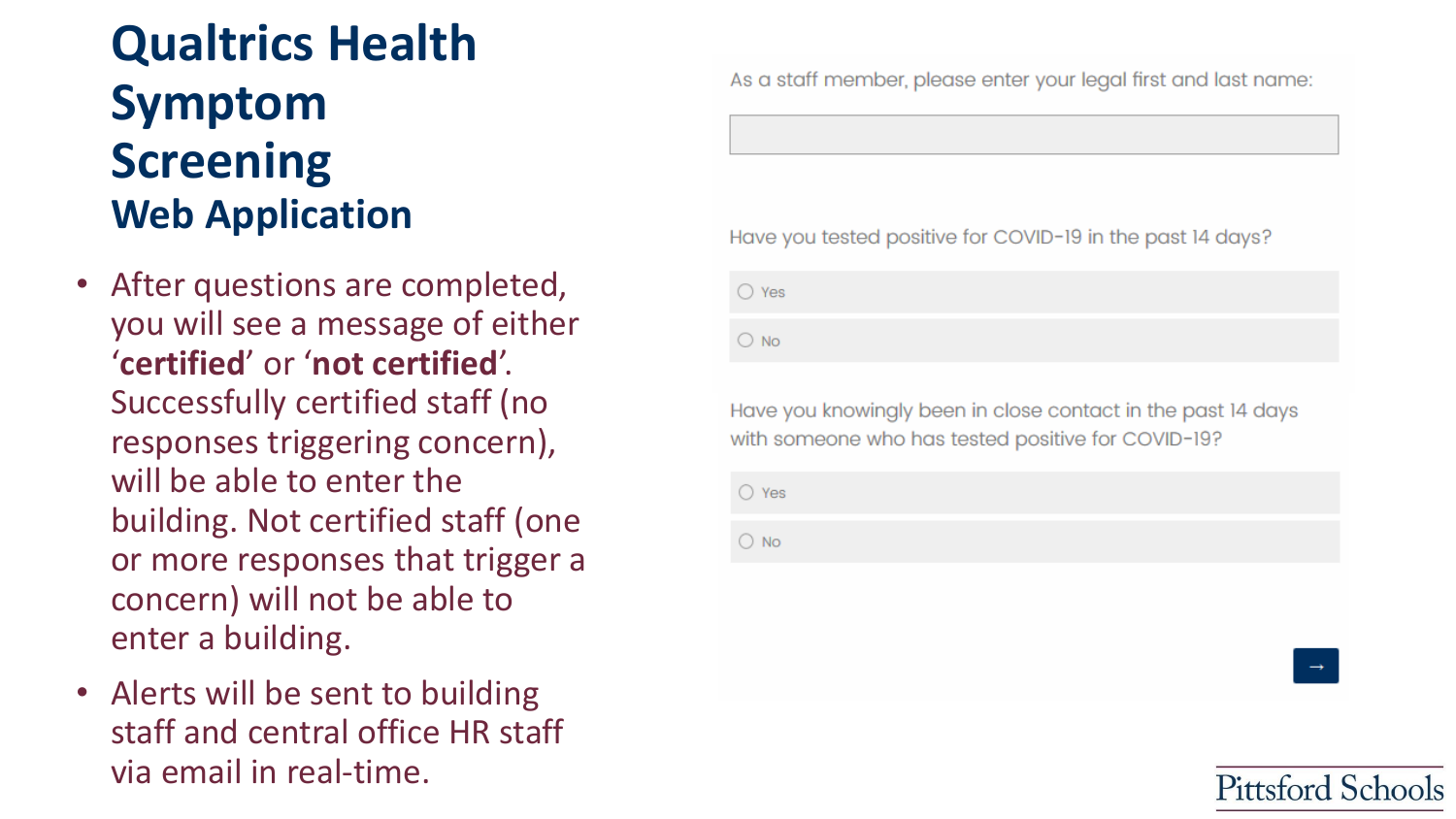All responses will be kept in a protected database and will be shared with the Monroe Department of Health as needed.

As a staff member, please enter your legal first and last name:

Have you tested positive for COVID-19 in the past 14 days?

 $\bigcirc$  Yes

 $\bigcirc$  No

Have you knowingly been in close contact in the past 14 days with someone who has tested positive for COVID-19?

 $\bigcirc$  Yes

 $\bigcirc$  No

**Pittsford Schools**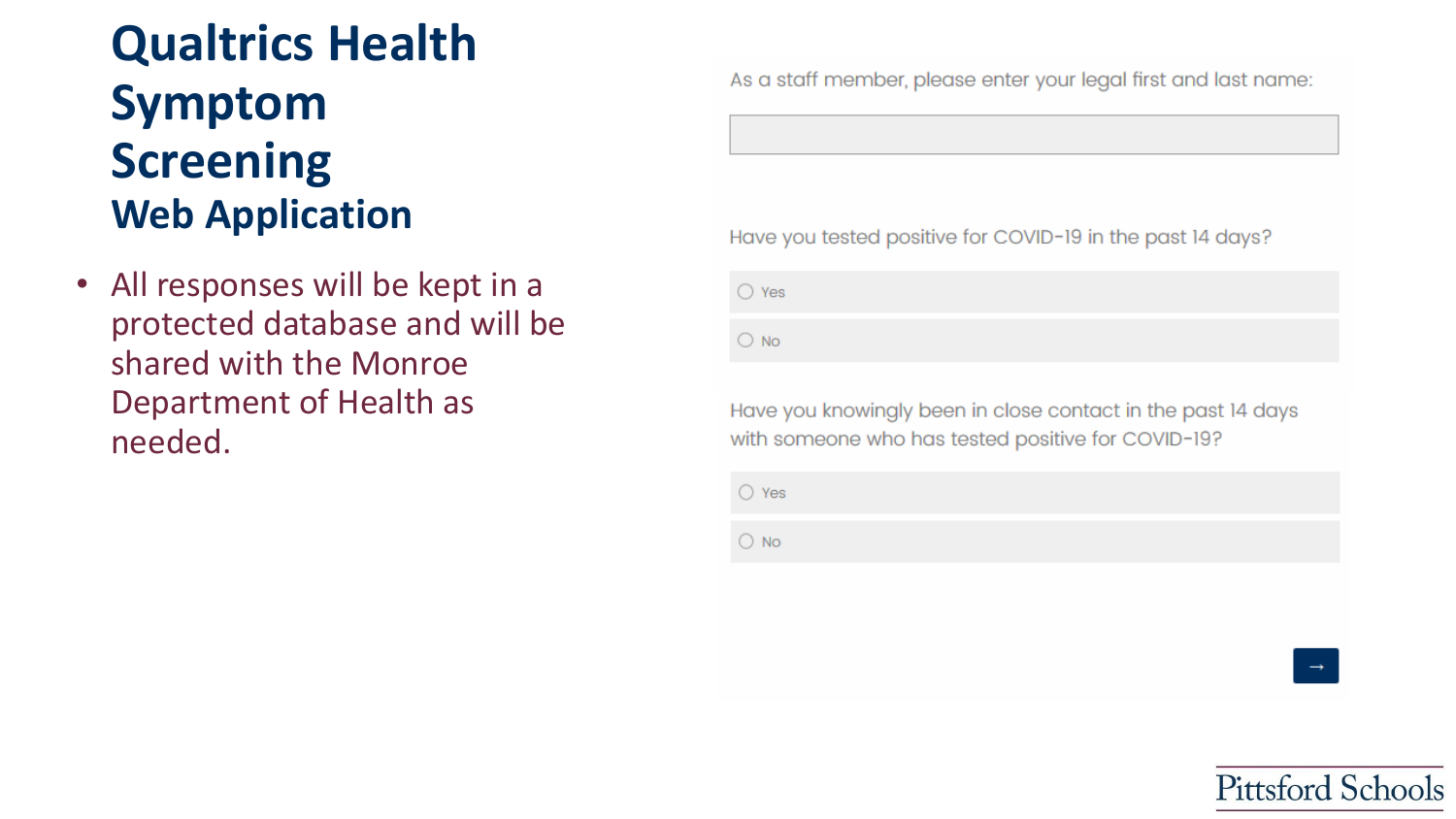• Questions and criteria are dictated by the Monroe County **Health Department and are** changed as guidance changes.

#### **Pittsford Schools**

Pittsford Schools COVID-19 Screening Questions

Have you experienced any of these symptoms in the past 24 hours that are new or not usual for you?

- Temperature higher than 100 °F (37.8 °C)
- Fever, chills
- Shortness of breath
- Sore throat
- Loss of taste or smell
- Headache
- Cough
- Nasal congestion
- · Nausea, vomiting, or diarrhea
- Fatigue
- Muscle or body aches

 $\bigcirc$  Yes

 $\bigcirc$  No

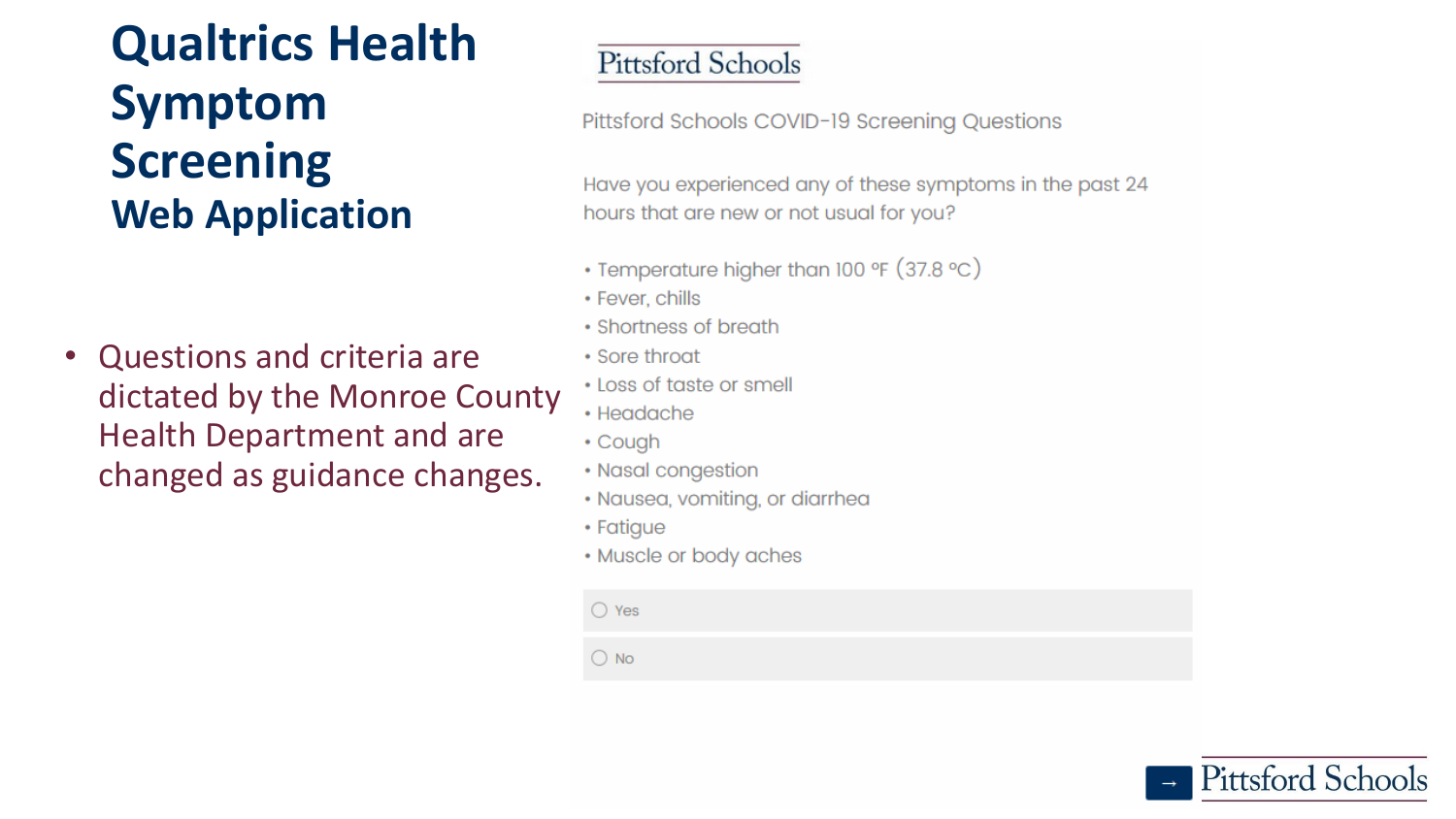- Please check your temperature daily.
- The purpose of this exercise is to keep contagious, or potentially contagious, people away from our buildings. This screening is not meant to supplant a visit to the doctors.

#### **Pittsford Schools**

Pittsford Schools COVID-19 Screening Questions

By checking the box below, I affirm that I have taken my temperature and it is not higher than 100°F

 $\bigcirc$  I affirm